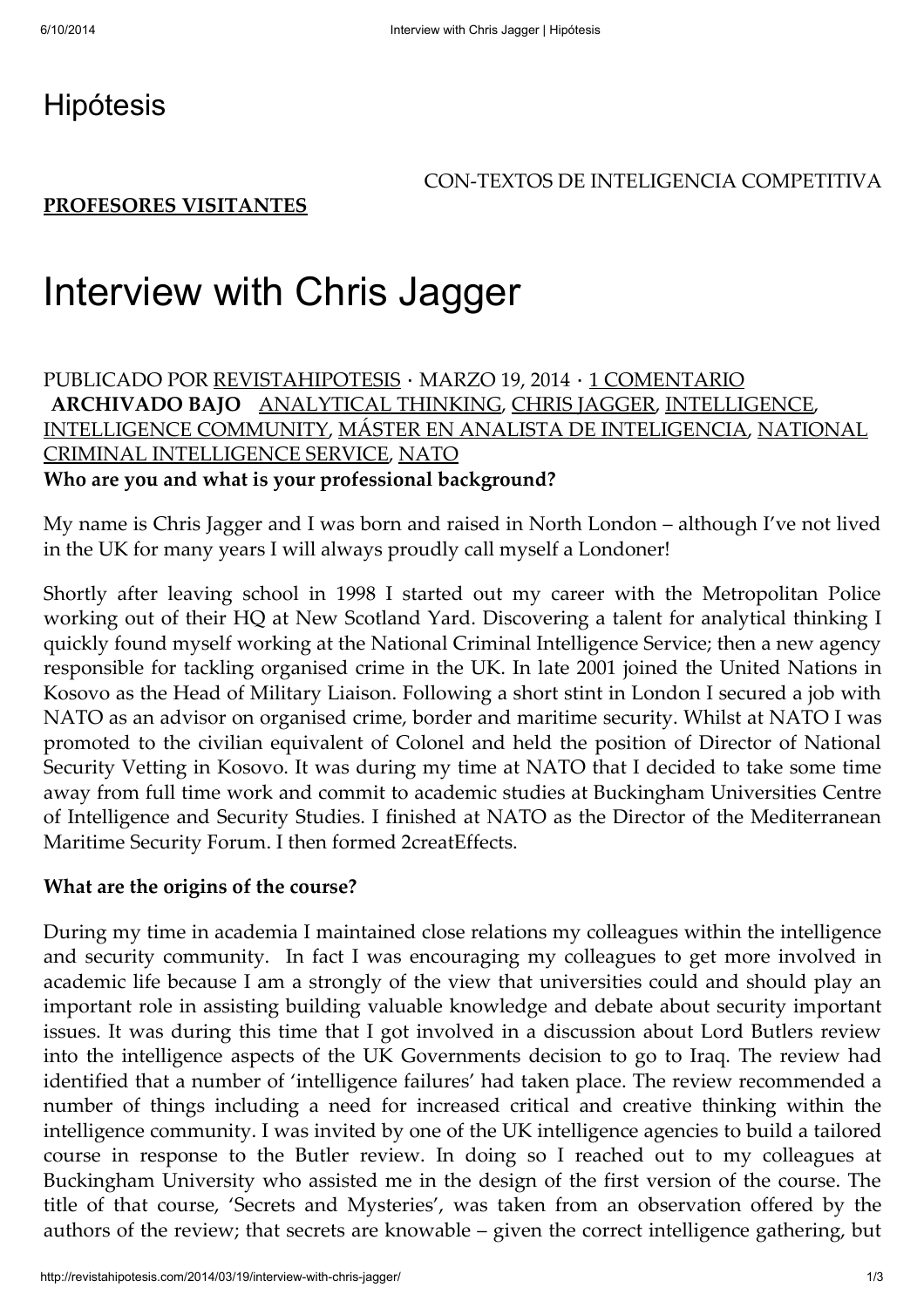some things are simply not knowable, they are mysteries – often because humans are unpredictable. One of the learning outcomes of the course is to teach students how to tackle such phenomena and communicate uncertainty.

#### Can you give me a short description of the sorts of issues you cover in the course?

Students are taught into using the 2creatEffects model for thinking. The course is structured using a special balance of theory, exercises and practical techniques. This approach provides an atmosphere of "on-the-job-learning" or "learning through action". Specifically we teach our students how to think critically and creatively by adapting and adopting certain habits of minds. We call this Dynamic-Thinking. Throughout the course we examine case studies of human and institutional failure placing a special focus on intelligence failure. We get very good feedback from our simulation exercises. They are designed to coach individuals and groups into specific tools and techniques which students learn to adapt to their own circumstances. The exercise follows a security theme which is fast moving and highly realistic. The exercise causes students to think laterally and to practice using new methods for analytical thinking. At the end of the exercise the students are invited to present their recommendations and hypotheses.

#### What gave you the inspiration for creating the course?

A number of things actually! I have been fortunate to have worked closely with a number of different nations law enforcement, intelligence and militaries and I have seen how they have been trained – often participating in the training myself. Generally I have found the experience of training to be unsatisfactory for anything other than teaching people to follow relatively basic procedures and analytical methods. I felt that most training was over prescriptive causing individuals to become rigid and inflexible in their approach. This sort of training is ok for many routine scenarios but is not ok for teaching individuals to respond dynamically in complex, fast moving or crisis situations. This coupled with my deep interest in unconventional approaches in intelligence operations inspired me to create my own course. I was keen to develop a course that helped people develop dynamic thinking skills which would assist them in responding to difficult and unusual challenges. The feedback I got from delivering the first version of the course to the UK intelligence community gave me the inspiration to continue developing new courses and forming 2creatEffects.

#### Who is the course intended for?

Since the original version of the course which was designed for the intelligence community it has evolved and is now delivered for a range of professional sectors. The skills we teach are generic and relevant for most professional disciplines.

#### How do University students benefit from doing the course?

In addition to teaching students important lessons that have been learned from intelligence failure, the dynamic-thinking skills we teach are essential for anyone who works within the intelligence and security community. Our course provides students with a valuable insight into some of the key challenges that the intelligence community is faced with.

#### Lastly, what do you think of Barcelona?